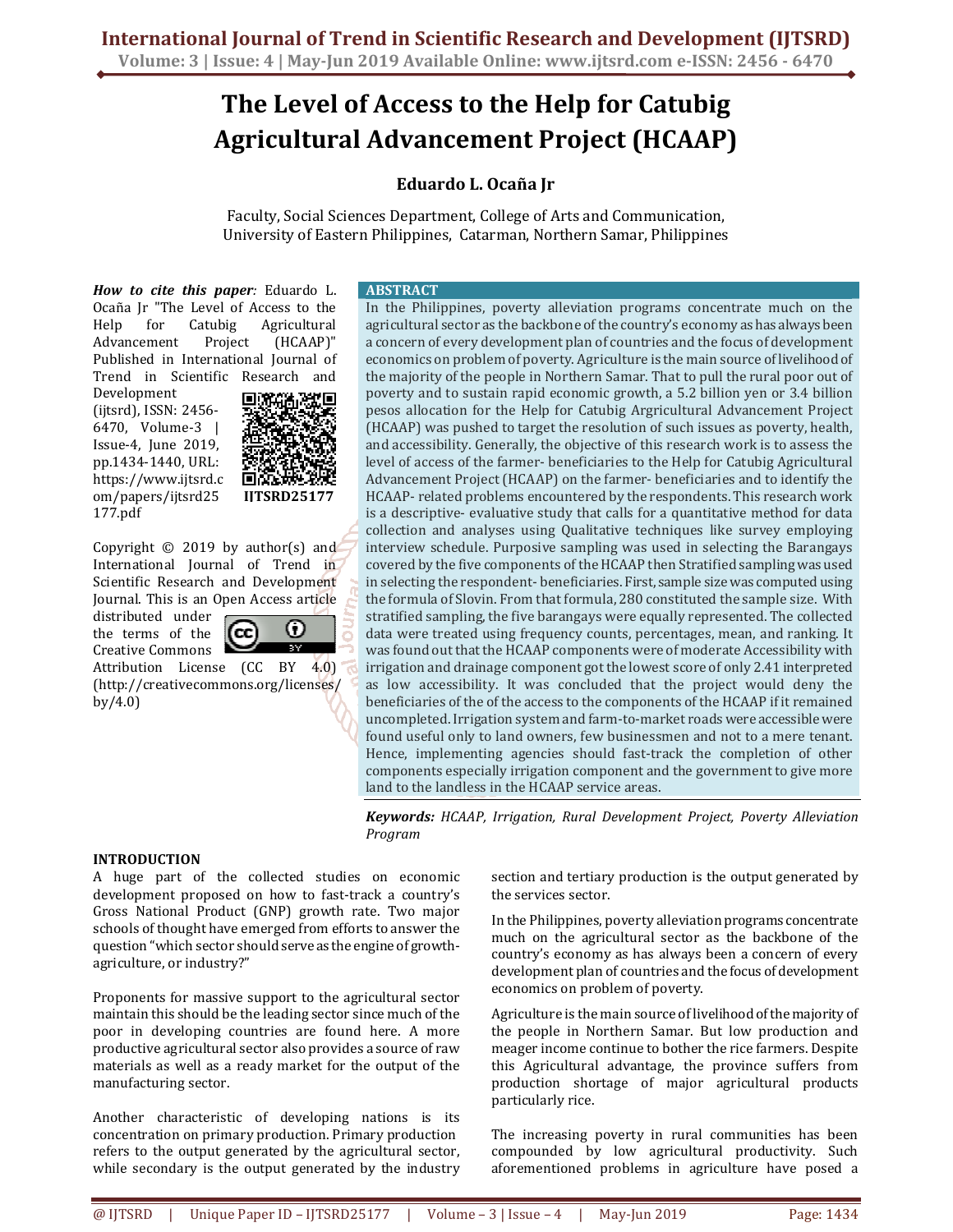challenge to the government and the search for their solutions has always been a great concern of the technocrats.

To pull the rural poor out of poverty and to sustain rapid economic growth, the Help for Catubig Argricultural Advancement Project (HCAAP) was pushed to target the resolution of such issues as poverty, health, and accessibility.

This project of 5.2 billion yen or 3.4 billion pesos is the biggest ever funded of its kind by the National Government, befits to a province which recently ranked number 7 with high incidence of poverty in the country and number 1 in the entire region which, ironically, dubbed as the rice granary of Region 8.

However, in 2012 the Municipality of Las Navas expressed its disinterest in availing the last and final tranche of the fund from Municipal Development Fund Office (MDFO). With only seventy (75) percent of the total loan extended, in 2013 JICA closed the loan of the National Government and could thus be presumed that the project, in so far as majority of the components are concerned, is deemed completed and worthy for assessment.

#### **RESEARCH METHODOLGY Locale of the Study**

Northern Samar is one of the three provinces composing the island of Samar created on June 19, 1965 by virtue of Republic Act No. 4221. It is situated in the northernmost tip of the island and is divided into two congressional districts.

The survey areas selected are the barangays covered by the One HCAAP in the Municipalities of Catubig and Las Navas which in are both located in the Catubig Valley. Researd

The HCAAP, for its five components, covers 64 barangays, 28 out of 47 barangays from the Municipality of Catubig and 36 out of 53 barangays from the Municipality of Las Navas. The irrigation component will benefit 1, 303 households.

For irrigation component, it has the service area of 1, 150 hectares in Catubig 3, 050 hectares in Las Navas.

#### **Research Design**

This research work is a descriptive- evaluative study attempting to assess level of access to the five components of the HCAAP and related problems encountered by the beneficiaries of the HCAAP.

The nature of the study calls for a quantitative method for data collection and analyses employing. Qualitative techniques like survey employing interview schedule was utilized to assess the level of access to HCAAP's components and the HCAAP- related problems encountered by the beneficiaries.

#### **Sampling Technique**

Purposive sampling was used in selecting Barangays from the 64 barangays covered by the five components of the HCAAP. The five barangays which have a total of 934 households that the entire stretch of the irrigation component, from the nearest to the farthest point will have a representative barangay. The household heads in these families were the respondents in this study.

Stratified sampling was used in selecting the respondentbeneficiaries. First, sample size was computed using the formula of Slovin. From that formula, 280 constituted the sample size. With stratified sampling, the five barangays were equally represented. Hence, purposively chosen barangays with big population had bigger sample while those with small population had smaller sample.

The size was equivalent to 33 percent of the population, and was used as basis in apportioning the respondents for each barangay.

#### **Respondents of the Study**

The respondents of the study were the 280 beneficiaries in the two (2) purposively chosen barangays in Catubig out of twenty six and three (3) in Las Navas out of twenty one.

#### **The Research Instrument**

There were two sets of instruments in this study. One set of instrument was an interview schedule for the beneficiaryrespondents which included four parts. Part I dealt with the profile of the respondents. Parts II contained 18 items which assess the respondents level of access to the HCAAP's five components which the researcher conceptualized to suit to a particular question on the HCAAP's implementation. Part III asked about the problems encountered by the respondents with their availment of the HCAAP's services and facilities.

#### **Scoring and Interpretation**

Level of Access The beneficiary- respondents' was measured level of access to the HCAAP's five components was measured using a 5- point scale "always" which was assigned 5 points; "frequent", 4 points; "sometimes", 3 points, "seldom', 2 points; and "never", 1 point. The scores obtained by the respondents for each indicator were added to get the weighted mean. The weighted mean of each indicator was

| interpreted as follows: |  |  |
|-------------------------|--|--|
|                         |  |  |

| Category  | Score | Range     | Interpretation          |
|-----------|-------|-----------|-------------------------|
| Always    | 5     | 4.20-5.00 | Very high Accessibility |
| Frequent  | 4     | 3.40-4.19 | High Accessibility      |
| Sometimes | 3     | 2.60-3.39 | Moderate Accessibility  |
| Seldom    | 2.    | 1.80-2.59 | Low Accessibility       |
| Never     |       | 1.00-1.79 | Very low Accessibility  |
|           |       |           |                         |

#### **Data Gathering Procedure**

The data were gathered personally by the researcher and the accomplished instrument was collated, and the responses tabulated in preparation for the analysis of the data.

#### **Statistical Treatment of Data**

The collected data were treated using frequency counts, percentages, and mean.

#### **RESULTS AND DISCUSSION**

The profile of the respondents- Beneficiaries

The demographic factors that were considered in this study are the sex, age, household size, landholdings, educational attainment, occupation, and monthly income.

**Sex.** From among the two hundred eighty respondentbeneficiaries, 183 or 65.35 percent were male and 97 or 34.64 percent were female. This indicates that a great majority of the respondents are male. It can be deduced from the data that husbands or fathers have tacitly assumed the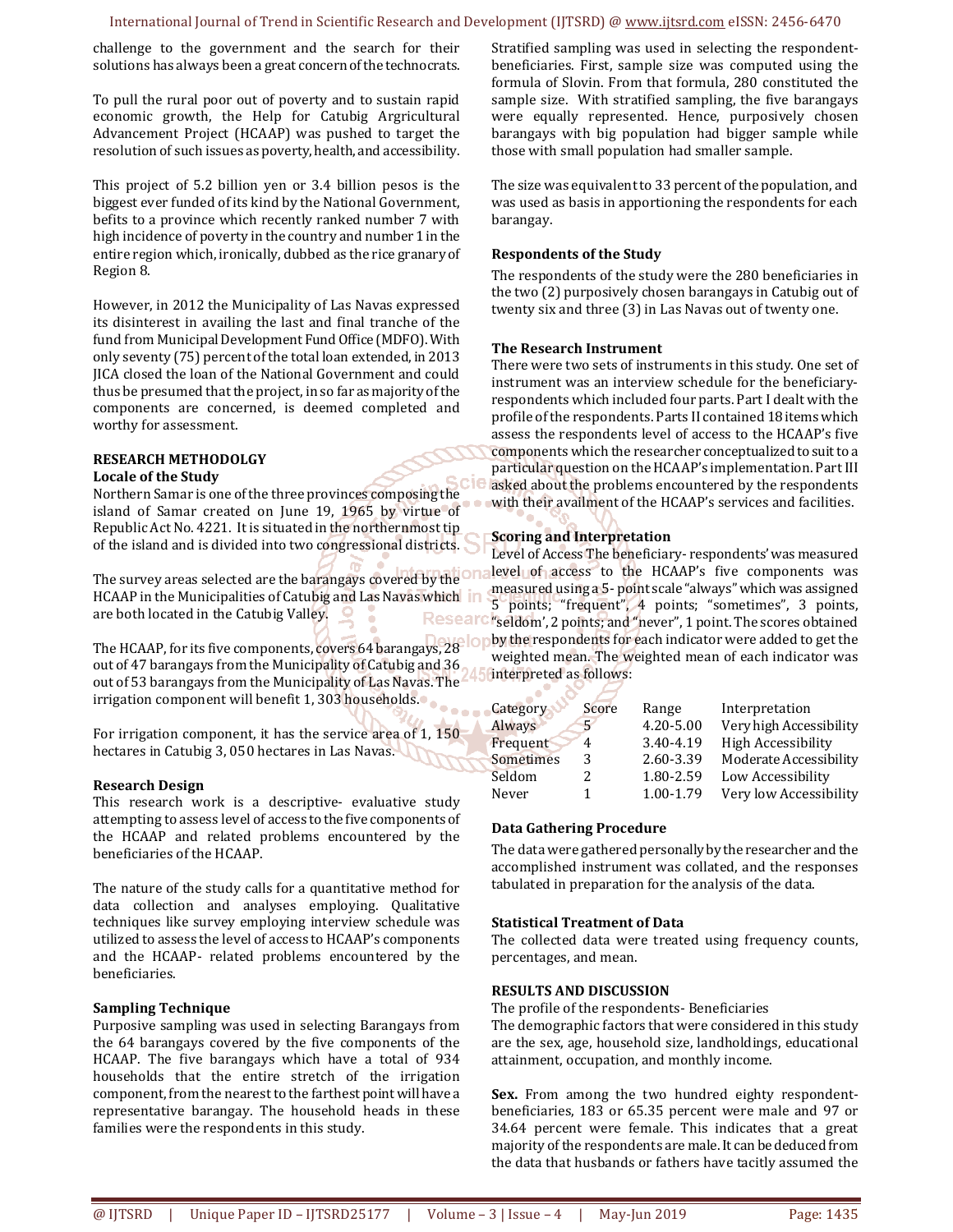role of household heads hence, oftentimes they speak on behalf of their families.

**Age.** Table 1 also shows that 77 or 27.50 percent of the respondent- beneficiaries were 41 to 50 years old; followed by 69 or 24.64 percent were 51 to 60 years old; 61 or 21. 79 percent were 31 to 40 years old; 36 or 12. 86 were 61 to 70 years old; 33 or 11. 79 percent were 20- 30 years old; and 4 or 1. 42 percent were 71- 80 years old. The data indicates that most of the respondent- beneficiaries are relatively young with ages within the 20- 30 and 31- 40 age brackets. This finding suggests that they are still physically strong to endure farming activities, hence, they are most likely to benefit from the HCAAP's services and facilities.

**Household Size.** One hundred and fifty- three or 54. 64 percent of the respondents had household size between 6- 10 members, followed by 99 or 35.35 percent had 1- 5 household members and 28 or 10 percent had 11- 15 household members. This data indicates that majority of the respondent- beneficiaries have large families. It can be inferred that the pressure of sustaining a large family will drive the respondent- beneficiary to access to HCAAP's components' services and facilities for higher rice production and for bigger income.

**Landholdings.** On rice lands**,** fifty- nine or 43.39 percent tilled areas of less than one hectare; 37 or 27.20 percent had between one and less than two hectares; 22 or 16.19 percent cultivated areas between two and less than three hectares; 11 or 8.09 percent worked on areas between three and less than four hectares; and 7 or 5.14 percent tilled an areas<sup>one</sup> between four and less than five hectares. of Trend in

On coconut lands, twenty- eight or 41.18 had less than one hectare; 16 or 23.53 percent had between one and less than two hectares; 13 or 19.11 percent farm on areas between two and less than three hectares; 8 or 11.77 percent worked on areas between three and less than four hectares; and 3 or 4.41 percent had areas between four and less than five hectares. This indicates that not all of the respondentbeneficiaries have landholdings and most have only small areas being cultivated or farmed

**Educational Attainment.** It could be gleaned from Table 1 that 120 or 42.85 percent attended elementary education while 55 or 19. 64 percent graduated from elementary education. Forty- five or 16.08 percent attended secondary education and 32 or 11.42 percent finished high school education. And, 19 or 6.78 percent attended college education whereas 9 or 3.28 percent had successfully graduated from tertiary education.

The data indicates that all the respondent- beneficiaries have undergone formal schooling. However, majority of them have only attained elementary education. It can be inferred that with their low educational attainment, their chances of finding good- paying and stable jobs would also be low.

**Occupation.** Aside from farming other Respondentbeneficiaries had additional occupations. Table 6 shows that 66 or 23.57 were into livestock producing; 19 or 17.43 percent in store operation; 9 or 8.25 in carpentry; 7 or 6.42 percent as passenger motorcycle drivers; 6 or 5.50 percent as motorboat driver; 4 or 3.66 percent as fresh water mussel divers; 2 or 1.83 were into copra and abaca buying; 2 or 1.83 were barangay officials; 2 or 1.83 percent ventured into money lending; and 1 or 0.91 as rice mill operator. This finding suggests that income from farming will not suffice as main source of income but augmented by other occupation.

**Monthly family income.** Table 1 also shows that 126 or 45.00 percent of the respondent- beneficiaries had a monthly income between 1,000- 3,000 with 8 or 2.85 **Researd** percent from 15,001- 20,000. This finding indicates that most of the respondent- beneficiaries have low income to be able to meet basic needs such as food, clothing and

> shelter. This can be attributed to their educational attainment and small landholdings and the kind of additional job they have which are practically menial.

| <b>SEX</b>                | <b>FREQUENCY</b> | <b>PERCENT</b> |
|---------------------------|------------------|----------------|
| Male                      | 183              | 65.36          |
| Female                    | 97               | 34.64          |
| <b>Total</b>              | 280              | 100.00         |
| AGE                       | <b>FREQUENCY</b> | <b>PERCENT</b> |
| 71-80 years old           | 4                | 1.42           |
| 61-70 years old           | 36               | 12.86          |
| 51-60 years old           | 69               | 24.64          |
| 41-50 years old           | 77               | 27.50          |
| 31-40 years old           | 61               | 21.79          |
| 20-30 years old           | 33               | 11.79          |
|                           |                  |                |
| <b>NO. OF HOUSE</b>       |                  |                |
| <b>HOLD MEMBERS</b>       | <b>FREQUENCY</b> | <b>PERCENT</b> |
| $11 - 15$                 | 28               | 10.00          |
| $6 - 10$                  | 153              | 54.64          |
| $1 - 5$                   | 99               | 35.35          |
| <b>SIZE OF RICE LANDS</b> | <b>FREQUENCY</b> | <b>PERCENT</b> |
| $0$ to $0.9$ has.         | 19               | 13.97          |
| 1.0 to 1.9 has.           | 77               | 56.61          |
| 2.0 to 2.9 has.           | 22               | 16.19          |
| 3.0 to 3.9 has.           | 11               | 8.09           |

#### **Table1. Frequency Distribution by Profile**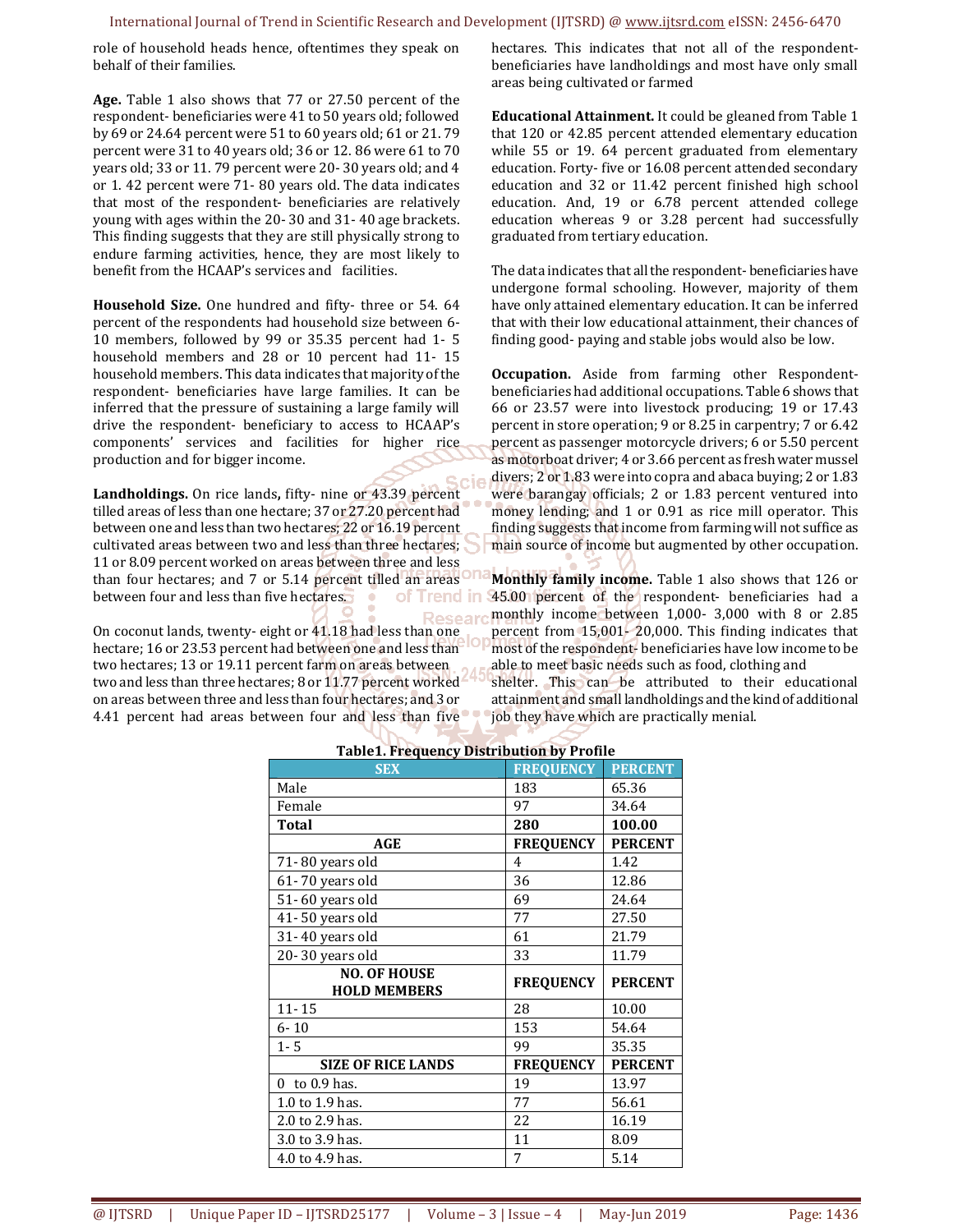| <b>SIZE OF COCONUT LANDS</b>           | <b>FREQUENCY</b> | <b>PERCENT</b> |
|----------------------------------------|------------------|----------------|
| to 0.9 has.<br>0                       | 21               | 30.88          |
| 1.0 to 1.9 has.                        | 23               | 33.82          |
| 2.0 to 2.9 has.                        | 13               | 19.12          |
| 3.0 to 3.9 has.                        | 8                | 11.77          |
| 4.0 to 4.9 has.                        | 3                | 4.41           |
| <b>EDUCATIONAL ATTAINMENT</b>          | <b>FREQUENCY</b> | <b>PERCENT</b> |
| College Graduate                       | 9                | 3.28           |
| College Level                          | 19               | 6.78           |
| High School Graduate                   | 32               | 11.42          |
| High School Level                      | 45               | 16.08          |
| <b>Elementary Graduate</b>             | 55               | 19.64          |
| <b>Elementary Level</b>                | 120              | 42.85          |
| <b>Occupation (Other than farming)</b> | <b>FREQUENCY</b> | <b>PERCENT</b> |
| Livestock producer                     | 66               | 60.55          |
| Store Operator                         | 19               | 17.43          |
| Carpenter                              | $\overline{9}$   | 8.25           |
| Passenger motorcycle driver            | $\overline{7}$   | 6.42           |
| Motorboat driver                       | 6                | 5.50           |
| Fresh water clam diver                 | 4                | 3.66           |
| Copra and abaca buyer                  | $\overline{c}$   | 1.83           |
| Brgy. Official                         | $\overline{2}$   | 1.83           |
| Money lender                           | $\overline{2}$   | 1.83           |
| Rice mill operator                     | $\overline{1}$   | 0.91           |
| <b>MONTHLY INCOME</b>                  | <b>FREQUENCY</b> | <b>PERCENT</b> |
| $15,001 - 20,000$                      | $\overline{8}$   | 2.85           |
| $10,001 - 15,000$                      | 19               | 6.78           |
| $6,001 - 10,000$<br>$\bullet$          | 35               | 12.05          |
| $3,001 - 6,000$                        | 92               | 32.85          |
| $1,000 - 3,000$<br>Intornational       | 126              | 45.00          |
|                                        |                  |                |

# **The level of access to the five components of the HCAAP**

**Irrigation and Drainage Component.** Table 2 shows that irrigation system gets 2.41 mean or low accessibility. It indicates that canals have to be constructed to carry water directly to the farms. The left main canal and other lateral canals in the right main canal were not constructed. **Table 2. IRRN: 2456.6170 and Drain** 

| Table 2. Irrigation and Drainage Component |                      |                   |  |
|--------------------------------------------|----------------------|-------------------|--|
| <b>Statements</b>                          | <b>Weighted Mean</b> | Interpretation    |  |
| Irrigation system                          | 2.41                 | Low Accessibility |  |
|                                            |                      |                   |  |

**Rural Infrastructure Improvement Component.** Table 3 revealed that National road, Ferry Landing Rack, and Farm- to market road had very high accessibility with 4.67, 4.55, and 4.2 weighted mean respectively. Las Navas Bridge gets 4.8 or high accessibility. Piped and potable water supply received a very low accessibility with 1.07 and 1.10 weighted mean respectively. It shows National road, Las Navas Bridge, Ferry Landing Rack, and Farm- to- market road are always being used by the respondent- beneficiaries. It also indicates that water supply is poorly implemented.

All of the barangays covered by this study had not provided with sustainable water system by the HCAAP. Barangay Magtuad and Brgy. Sulitan were provided by the Plan International and Brgy. San Jorge by its local government.

| Table 3. Rural Infrastructure Improvement Component |                      |                           |  |  |
|-----------------------------------------------------|----------------------|---------------------------|--|--|
| <b>Statements</b>                                   | <b>Weighted Mean</b> | <b>Interpretation</b>     |  |  |
| National road                                       | 4.67                 | Very High Accessibility   |  |  |
| Las Navas bridge                                    | 4.8                  | <b>High Accessibility</b> |  |  |
| Ferry Landing Rack                                  | 4.55                 | Very High Accessibility   |  |  |
| Farm-to-market road                                 | 4.21                 | Very High Accessibility   |  |  |
| Piped water supply                                  | 1.07                 | Very Low Accessibility    |  |  |
| Potable/ Safe water supply                          | 1.10                 | Very Low Accessibility    |  |  |
| Mean                                                | 3.4                  | Moderate Accessibility    |  |  |

#### **Agricultural Support Services.** Table 4 displays Training and Seminars with high accessibility interpretation with weighted mean of 4.2. Followed by Agricultural Inputs with 2.23 or low accessibility and Credit Facilities with the lowest weighted mean in the component with 1.07 or have a very low accessibility. This shows that there is an organized irrigators' association and its members were always sent to raining and seminars but there were no establishment or connection to financial institutions for monetary assistance when in farming activities.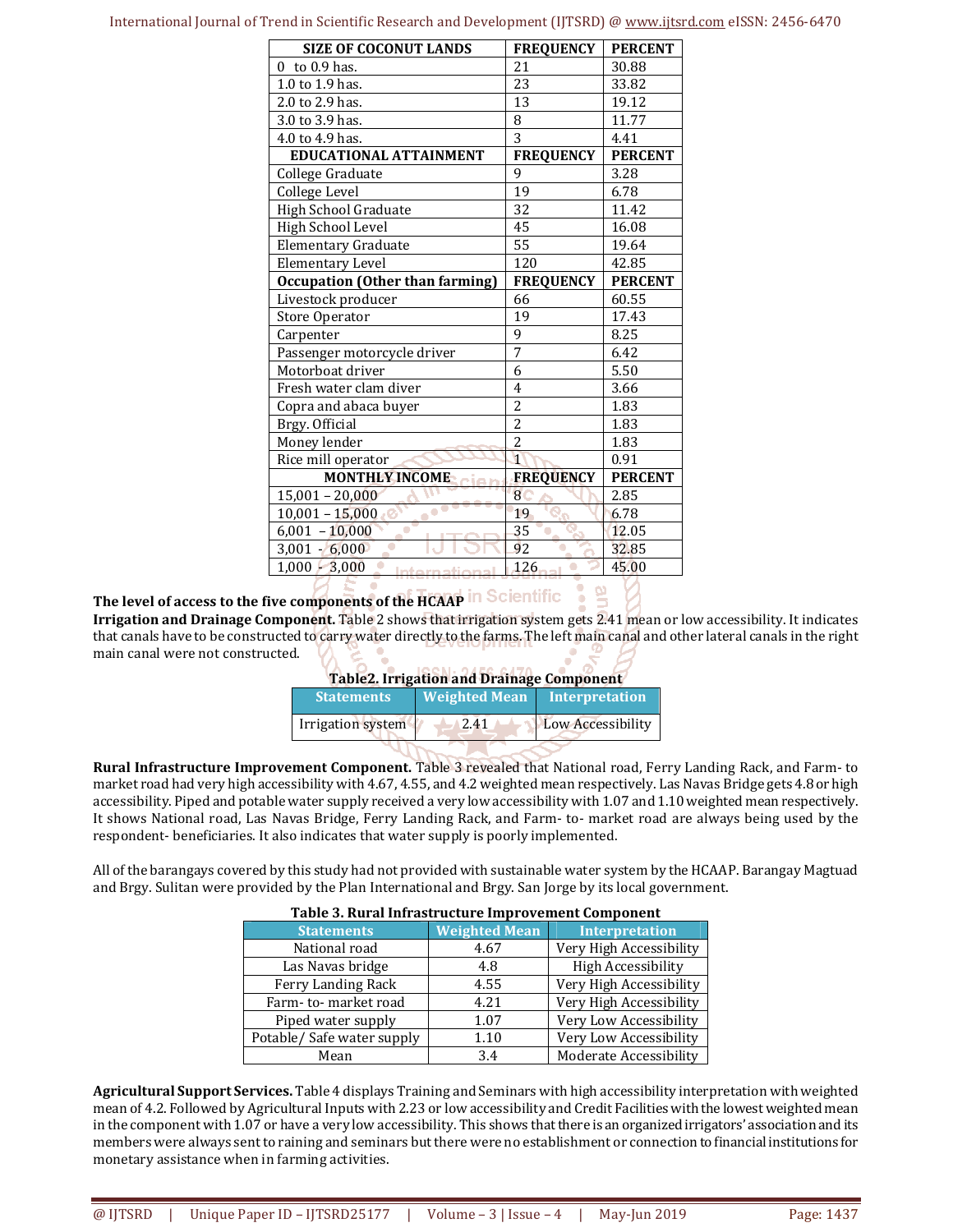| <b>Table4. Agricultural Support Services</b>              |                      |                        |  |  |
|-----------------------------------------------------------|----------------------|------------------------|--|--|
| <b>Statements</b>                                         | <b>Weighted Mean</b> | <b>Interpretation</b>  |  |  |
| Training/Seminars                                         | 4.2                  | High Accessibility     |  |  |
| Credit facilities to finance farming operation            | 1.07                 | Very Low Accessibility |  |  |
| Agricultural inputs such as fertilizers, pesticides, etc. | 2.13                 | Low Accessibility      |  |  |
| Mean                                                      | 2.47                 | Low Accessibility      |  |  |

**Schistosomiasis Control Component.** Table 5 shows that Monitoring and Supervision Visits of DOH Personnel, Drugs to Prevent Schistosomiasis and Reading Matrials in Schistosomiasis got a very high accessibility interpretation with a weighted mean of 3.43, 3.83, and 3.60 respectively. This indicates that alongside with visits of the DOH personnel mass treatment were also administered and educational campaign conducted. On the other hand, Public/ Communal Toilet, Footbridge, Snail Control received a very low accessibility interpretation with 1.05, 1.46, and 1.59 respectively. This point out that there were regular visits from DOH or RHU personnel only that communal toilets were not of permanent structure and was not sustained.

| Table5. Schistosomiasis Control Component |  |
|-------------------------------------------|--|
|                                           |  |

| <b>Statements</b>                                                          | <b>Weighted Mean</b> | <b>Interpretation</b>     |
|----------------------------------------------------------------------------|----------------------|---------------------------|
| Monitoring and supervision visits of DOH Schistosomiasis control personnel | 3.43                 | <b>High Accessibility</b> |
| Public/ Communal Toilet                                                    | 1.05                 | Very Low Accessibility    |
| Footbridge                                                                 | 1.46                 | Very Low Accessibility    |
| Snail control                                                              | 1.59                 | Very Low Accessibility    |
| Equipment for Schistosomiasis control                                      | 1.83                 | Low Accessibility         |
| Drugs to prevent schistosomiasis                                           | 3.83                 | <b>High Acessibility</b>  |
| Reading materials on Schistosomiasis                                       | 3.60                 | <b>High Accessibility</b> |
| Mean<br><b><i>College State</i></b>                                        | 2.74                 | Low Accessibility         |

**Institutional Development Component.** Table 6 shows that Irrigators Association was given a weighted mean of 3.82 or High Accessibility followed by Capability- Building of NGO's and LGU's with 3.4 weighted mean or Moderate Accessibility interpretation. **O** MUISRD

This indicates that respondent- beneficiaries were benefitted from the Irrigators Association's programs like sending members to seminars and trainings, distribution of inter- cropping seeds and others.

 $\begin{array}{cc} \mathbf{2} & \mathbf{3} \\ \mathbf{3} & \mathbf{4} \end{array}$ 

| <b>Table6. Institutional Development Component</b> |  |
|----------------------------------------------------|--|
|                                                    |  |

| <b>Statements</b>                     | <b>Weighted Mean</b> | Interpretation            |
|---------------------------------------|----------------------|---------------------------|
| Irrigator's Association               | 3.82                 | <b>High Accessibility</b> |
| Capability- building of NGOs and LGUs | 3.4                  | Moderate Accessibility    |
| Mean                                  | 3.61                 | <b>High Accessibility</b> |
|                                       |                      |                           |

| <b>Statements</b>                    | <b>Sub-Mean</b> | <b>Interpretation</b>     |
|--------------------------------------|-----------------|---------------------------|
| Irrigation and Drainage system       | 2.41            | Low Accessibility         |
| Rural Infrastructure Improvement     | 3.4             | Moderate Accessibility    |
| <b>Agricultural Support Services</b> | 2.47            | Low Accessibility         |
| Schistosomiasis control              | 2.40            | Low Accessibility         |
| <b>Institutional Development</b>     | 3.61            | <b>High Accessibility</b> |
| Grand Mean                           | 2.86            | Moderate Accessibility    |

# **Table7. Summary Table for Level of Access**

## **The HCAAP- related problems encountered by the respondent- beneficiaries***.*  **Irrigation and Drainage Component**

**Diversion Dams.** The Bulao Dam (Dam 2) and Hagbay Dam (Dam 3) are not yet completed and still under construction. Completion of the remaining 2 dams is now under PIP (Pinipisakan Irrigation Project) which is being subsidized by the national government. It follows that the NIA has to wait for the appropriation of the amount to complete the construction of the said dams.

**Irrigation and Canals.** The left main canal that would serve the barangays on the left side of the Catubig River is unimplemented hence, irrigation water is unavailable to the beneficiaries in those said barangays.

However, in the right canal, lateral canals are still to be constructed, even if there is a main canal, irrigation will not serve the farms without water pumps to get water from the main canal.

**Demonstration Farms.** Demonstration farms were established at the outset of the HCAAP but the areas used were already returned back to the owners of the land for their own farming activities.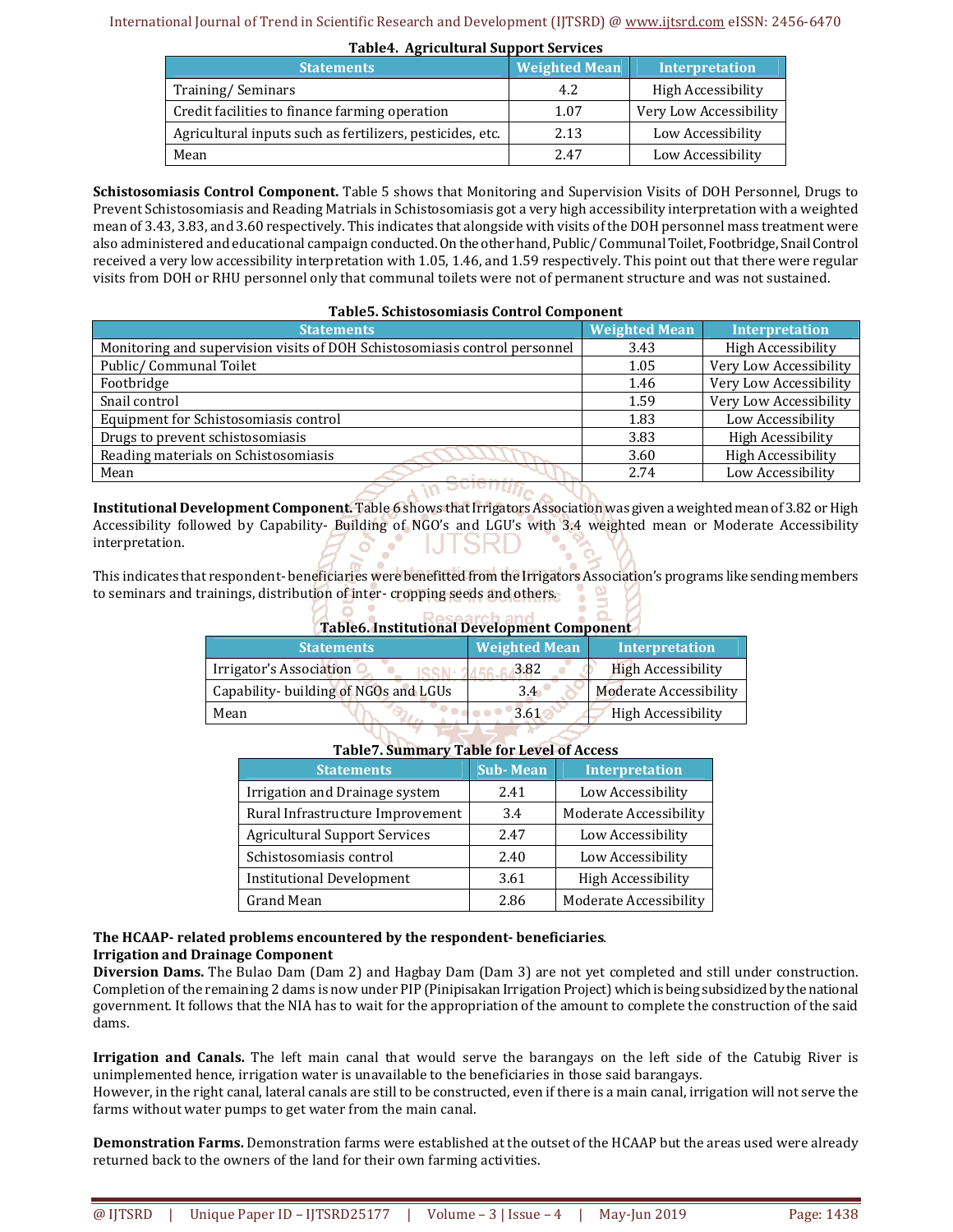#### **Rural Infrastructure Improvement Component**

**Water Supply.** The five barangays covered by this study were not served by the HCAAPs water supply component. Although Brgy. Hangi, Magtuad, and Sulitan had present potable water access it is part of the projects of Plan International. The water system of San Jorge was implemented by the local government of Las Navas but not as part for HCAAP. There were implementations of the water system when the HCAAP was started in Brgy. San Jorge and Hangi but were not finished and still unutilized.

#### **Agricultural Support Services Component**

**Farm- to- market road.** The 9.04 kilometer Las Navas- Bulao- Magsaysay- Hagbay road was completed. However, the road only served the barangays between the

poblacion and Hagbay Dam and is not available to some barangays covered by the HCAAP.

#### **Credit Facilities**.

Since the beginning of the project, no credit facilities were established by the HCAAP for the farmers to provide financial assistance.

#### **Schistosomiasis Control Component**

There were visits from the DOH personnel to barangays covered by the HCAAP to sustain its schistosomiasis eradication campaign now under the Regional Health Unit (RHU) of every municipality.

The RHU together with the Barangay Health Workers of the barangays concerned administer drug for the schistosomiasis mass treatments. In Catubig mass treatment is being held in July of every year. Health Education is also conducted but not frequently.

Public toilets should be implemented in 76 places and Communal Toilet in 589 places. Two public toilets still stand in Brgy. Hangi and Brgy. Sulitan. However, communal toilets could no longer be found in the 5 barangays covered by this study as those were temporary in nature. The beneficiaries were just given a toilet bowl, pipe, and 1 sack of cement sufficient to cover the hole to be used as septic tank.

#### **Institutional Development Component**

**Irrigators Association (IA)**. Only three irrigators association were organized in lieu of the 12 IA's targeted by the HCAAP's implementation. The three IA's are the following: Pinipisakan IA, Haremasan IA, and Robasan IA.

Among the three IAs, it is the Robasan where Brgy. San Jorge is a part IA that is well established.

| Table8. Frequency Distribution of HCAAP- related Problems encountered by the respondents |                  |                   |
|------------------------------------------------------------------------------------------|------------------|-------------------|
|                                                                                          | <b>FREQUENCY</b> | <b>PERCENTAGE</b> |
| <b>Irrigation and Drainage</b><br>ම<br>$\bullet$                                         |                  |                   |
| Dam 2 and 3 are not yet completed                                                        | 134              | 47.85             |
| No Lateral canals<br>0 o o o 4                                                           | 118              | 42.14             |
| Left main canal was not constructed                                                      | 67               | 23.92             |
| Rural Infrastructure Improvement                                                         |                  |                   |
| There was water system at the start but was not sustained                                | 228              | 81.42             |
| Could not use ferry landing rack as it is located not in their barangay                  | 162              | 57.86             |
| Farm-to-market road is partly unserviceable in rainy season                              | 153              | 54.64             |
| No farm-to-market road is constructed from their barangay                                | 147              | 52.5              |
| Water system was not implemented                                                         | 52               | 18.57             |
| <b>Agricultural Support Services</b>                                                     |                  |                   |
| They are not aware of any Research Center                                                | 257              | 91.79             |
| They were not recipient of any Extension activities and Training                         | 172              | 61.42             |
| <b>Schistosomiasis Control</b>                                                           |                  |                   |
| They did not see any footbridge in their barangay                                        | 174              | 62.14             |
| Communal Toilets are already destroyed                                                   | 165              | 58.93             |
| They had not seen snail control<br>Being implemented                                     | 137              | 48.93             |
| No Public and Communal toilets were put up                                               | 115              | 41.07             |
| They only once seen snail control being implemented                                      | 63               | 22.5              |
| <b>Institutional Development</b>                                                         |                  |                   |
| They are not aware of any capability building activities of NGOs and LGUs                | 206              | 73.57             |
| Members of irrigators' association rarely meet                                           | 117              | 41.79             |
| Irrigators' association is not functional                                                | 109              | 38.93             |